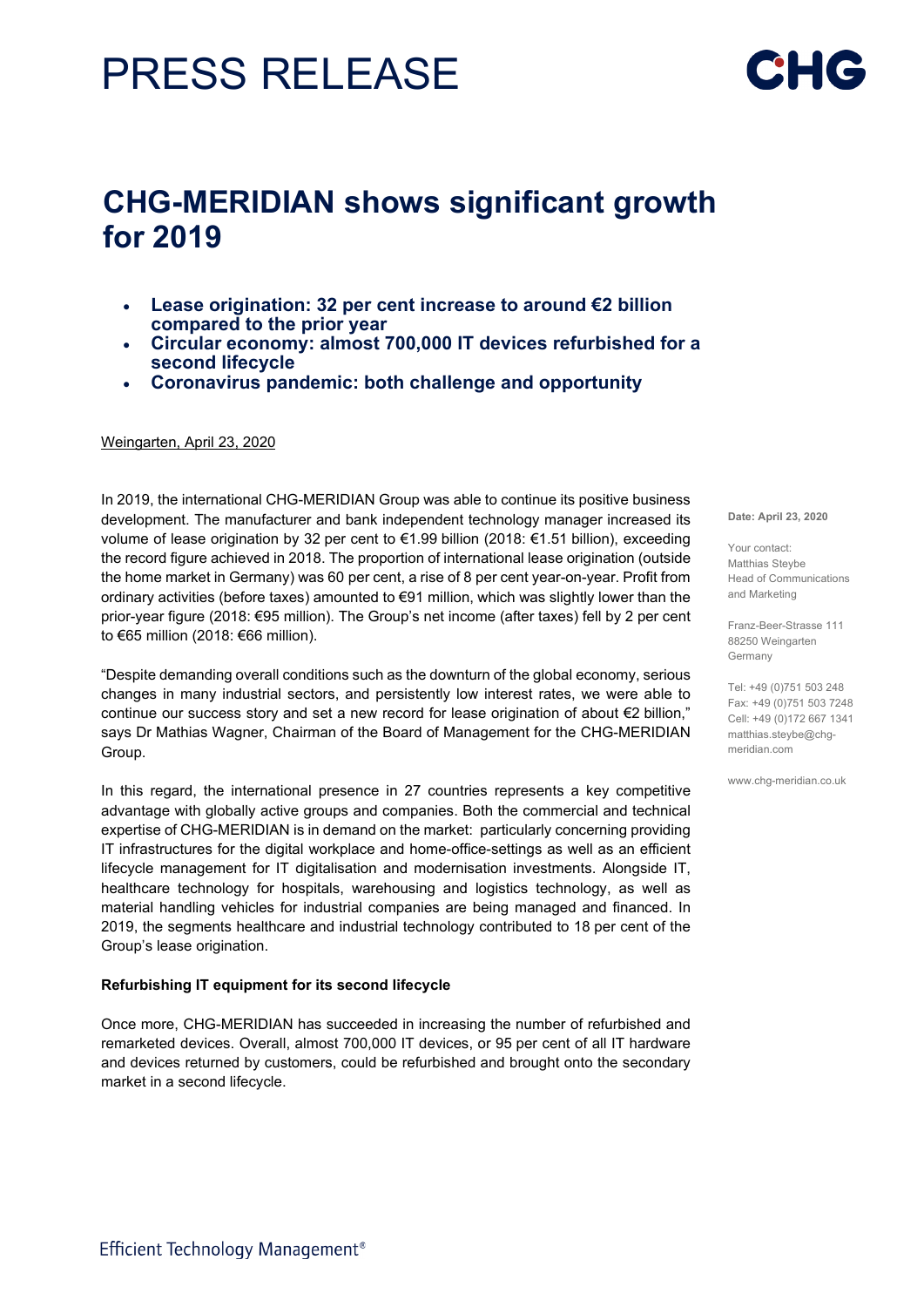



Also, professional data erasure remains a vital component of the services offered by CHG-MERIDIAN. Throughout the Group, data was certifiably erased from a total of 266,000 assets and devices. This equates to a year-on-year rise of almost 25 per cent (2018: 213,000).

have shaped our business model for decades. Professional refurbishment of used IT "The principles of the circular economy are deeply rooted in the DNA of CHG MERIDIAN and equipment and its subsequent remarketing belong to our core competencies. In doing so, we link our entrepreneurial activities with environmental, social, and community concerns," says Dr Wagner.

#### **Coronavirus pandemic: both challenge and opportunity**

Currently, the Coronavirus pandemic is having an impact on every company. With the business success from 2019, and with a sustainable, robust business model, as well as comprehensive crisis management, CHG-MERIDIAN has been weathering the associated economic crisis quite well as of today. However, the company assumes the crisis will have a certain negative impact on lease origination in 2020. The severity would depend on how long the crisis continues.

"We have a positive outlook for the period following the crisis and in the medium term. In recent weeks, many companies have identified deficits in the area of digitalisation and remote working or restrictions for home-office settings. In this regard, we can offer targeted support based on our experience and services," says Dr Wagner.

**Further information can be found at** [www.chg-meridian.co.uk](http://www.chg-meridian.co.uk/)